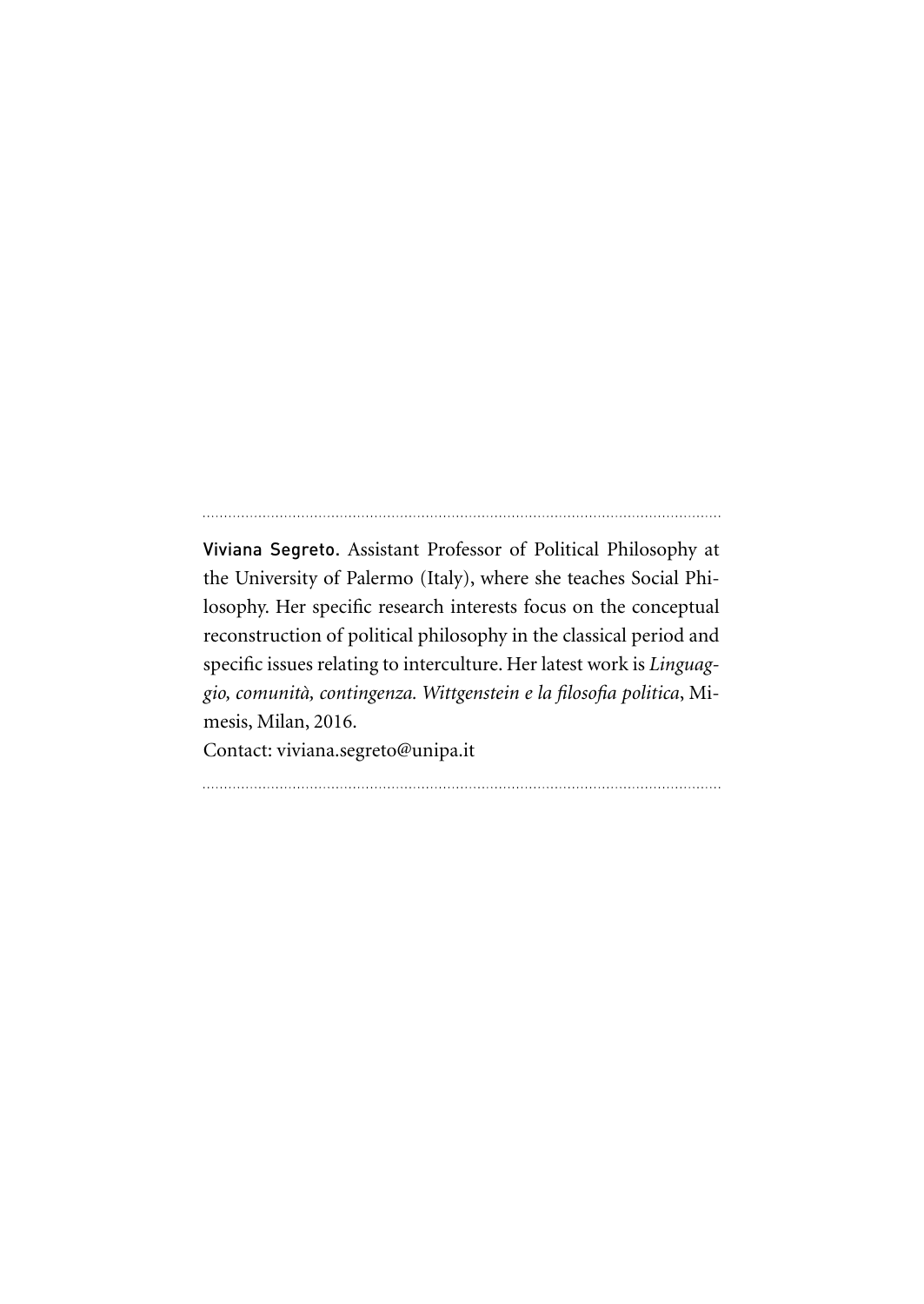# **TOWARDS A GENEALOGY OF THE GENDER SPACE OF POLITICS**

## Viviana Segreto

Università degli studi di Palermo

#### DOI: 1017450/170114

Reception date  $1<sup>st</sup>$  March 2017; Acceptance date  $15<sup>th</sup>$  March 2017. This article is the result of research activities held at the Dipartimento di Culture e Società – Università degli Studi di Palermo.

### **Abstract**

The aim of this article is to trace a logical, binary outline of the classical period of western civilisation, from which the gender division of political space has emerged. This gender division has been deepened by an excluding tension which divides the *polis* and the *oikos* into two distinct spheres; these are marked by a structural asymmetry between the citizenry and female subordination. In closing, two other points will be briefly made, which are recalled by the bodily figures of Penelope and Antigone.

### **Keywords**

Polis, oikos, kratos, gendered body.

#### **Resumen**

El artículo pretende trazar, en la edad clásica de nuestra civilización occidental, el esquema lógico binario del que sobresale la división de género del espacio político. Esta se fundamenta en la tensión excluyente que encierra la polis y el oikos en dos distintas dimensiones, caracterizadas por una discordancia constitutiva de la ciudadanía y de la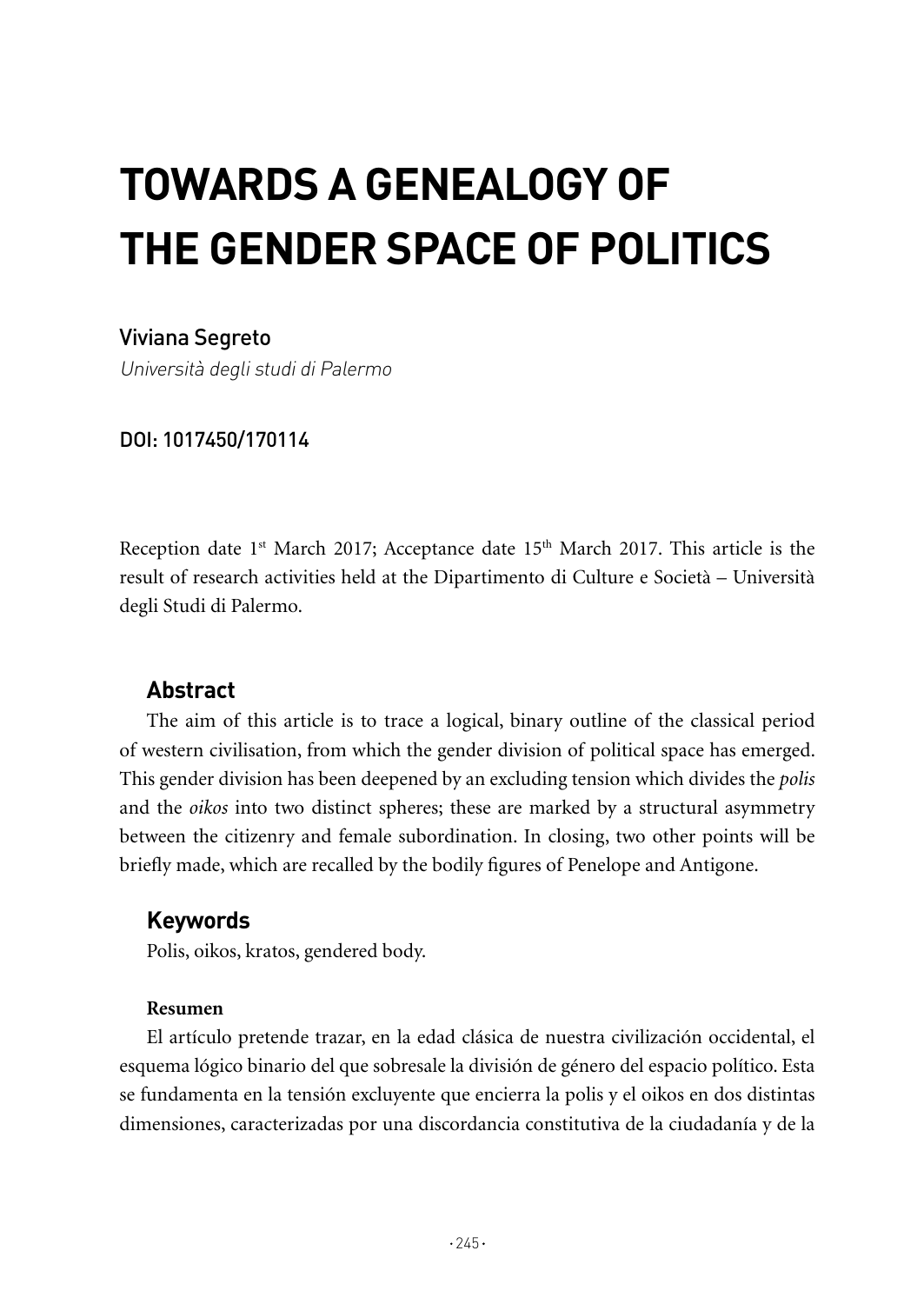subordinación femenina. Finalmente se evocan brevemente dos líneas de fuga representadas por las figuras corpóreas de Penélope y de Antígona.

## **Palabras clave**

Polis, oikos, kratos, el género.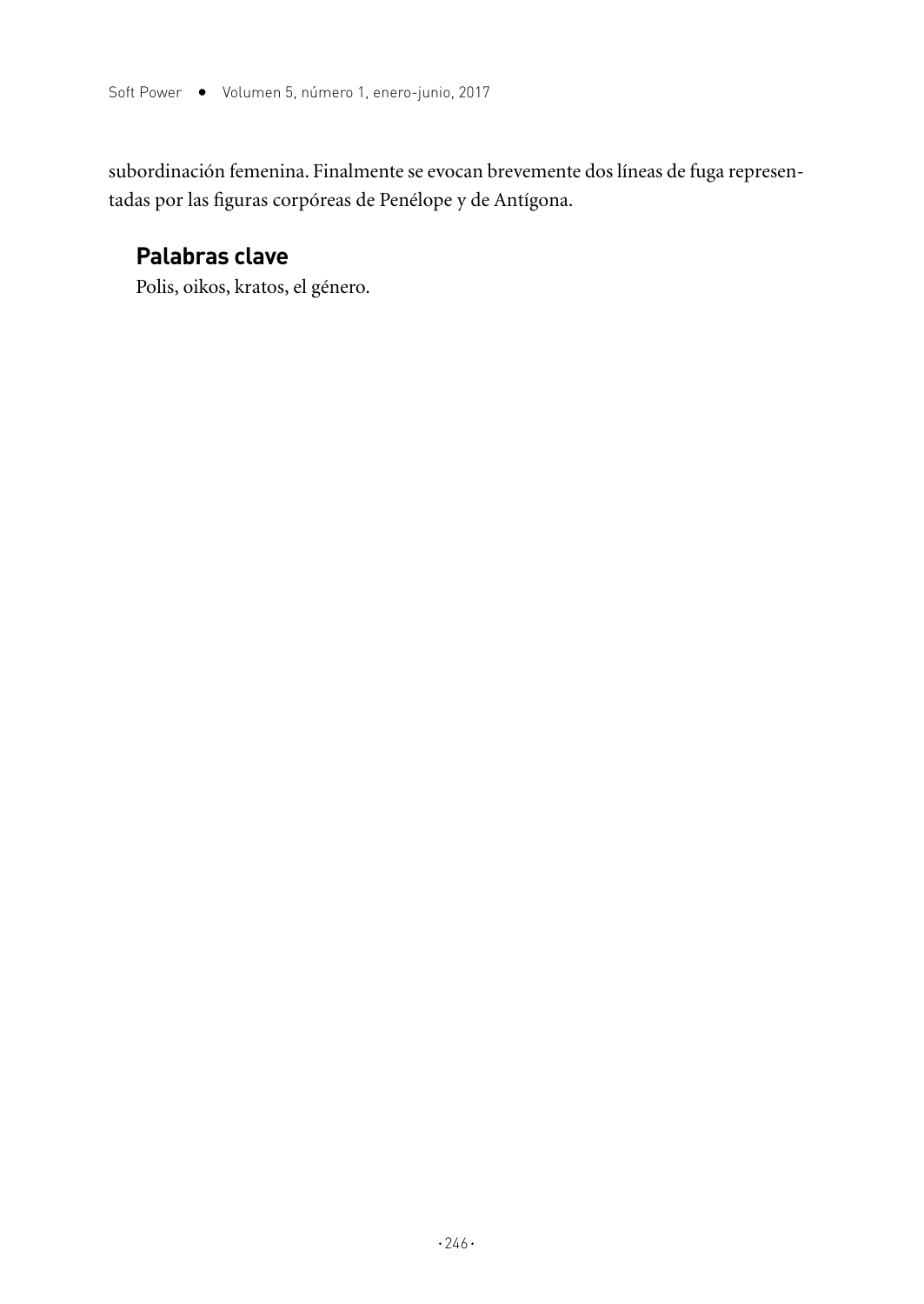Departing from the consideration that politics is contextualised in a public space, I will attempt to locate the codification of its antithetical, mirror image relationship, and ask as to how the contextualisation of politics supports – by definition – differences of gender and the definability of a public *versus* a private space. As has been described for centuries in the west, the scenario of such a codification is Greek. This scenario establishes well-defined boundaries via the legitimisation of pairs of concepts, which reinforce the binary nature of traditional logic.

The relationship of equivalence binding public-private binomials – body-mind, man-woman – enucleates a theoretical space from which we can attempt to articulate a genealogy of gender difference. Indeed, the very first terms of these pairings indicate the unity of a public space which is socially shared, dwelt in by men as equals, assigned to exercising the notion of *nous*. *Nous* is understood not only as a speculative activity but as a portal to acting ethically and, therefore, politically.

If the aspiration of Greek man is fulfilled within the *agorà*, it is because it borders the perimeter of a shared space in which man is free only because he is amongst equals. The manner of articulation of this sharing is mirrored in the concept of a folded *constitution*  when the necessity to educate the citizen-man in exercising virtue becomes pressing. "Excellence itself, *arête*, […] has always been assigned to the public realm where one could excel, could distinguish oneself from all others. […] For excellence, by definition, the presence of other is always required, and this presence needs the formality of the public, constituted by ones' peers, it cannot be the casual, familiar presence of one's equals or inferiors"<sup>1</sup>.

Thus, the spatial-temporal situated emergence of an individual  $(5<sup>th</sup>$  century BC in Athens) renders as urgent a more cogent definition of the type of training involved in practising *aretè*. This individual has the right of speech and a public existence, and both are bound by his capability to practise virtue. "Therefore the great educational movement, […] which is the origin of the European idea of culture, necessarily started from and in the city-state of the  $5<sup>th</sup>$ -century<sup>32</sup>.

The proposal of the Sophists should be seen from this point of view, one which simultaneously reveals its democratic and elitist nature. Such a characteristic shapes the entire constitution of man who is already (in that, he is educable) a free citizen, to whom access to knowledge is consented. Political *Paideia* is one construction of such

<sup>1.</sup> H. Arendt, *The Human Condition*, The University of Chicago Press, Chicago, 1988, pp. 48-49. On Plato's study by Arendt, cfr. S. Forti, *Hannah Arendt tra filosofia e politica*, Bruno Mondadori, Milano, 2006.

<sup>2.</sup> W. Jaeger, *Paideia*, Basil Blackwell, Oxford, vol. 1, 1946, p. 288.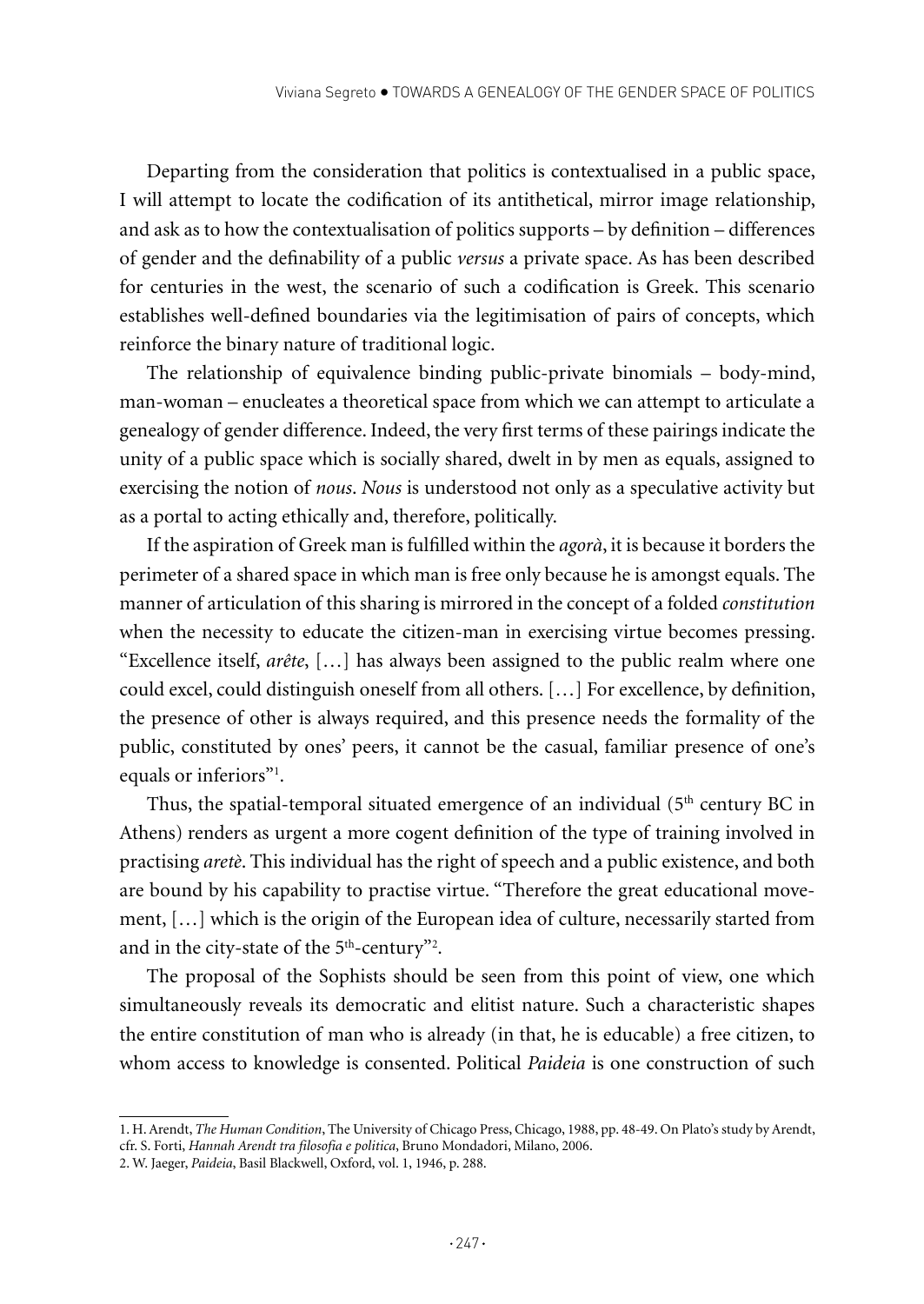knowledge, whose formation occurs simultaneously as an ideal form of the *polis* takes shape*.* Such an event occurred from the VI century BC when Cleisthenes conceived of Athens as a city governed by *isonomia.* The latter can be defined as the unity of the intellectual environment, the symmetry between physical and civic space, the solidarity of philosophy and public life3 . The *agorà* was the centre of such a space, the very same spatialization of *isonomia*. It involved all citizens – differentiated by family, residency, wealth – who acquired the status of *isoi* and *homoioi*, being equal and similar to each other. On the one hand opposing all the civic space at the centre and, on the other hand, ordering this space around itself, with each particular position being determined by its own starting point and being related to it<sup>4</sup>. Thus, when equality of rights is possible, locating the space of the *agorà* isolates the social sphere of each individual in this private existence; for the Greeks, this is a political act.

The postulate, according to which an individual is born with an imprint of the good, turns the constitutive axis to the practice of virtue, with the notion of good ever present<sup>5</sup>. Whilst being legitimized by diverging opinions, the Sophist and Socratic methodologies share the same objectives, that is, to teach *aretè*. This makes possible the moulding of man who, in the private sphere, has a dominating/dominated relationship; contemporaneously *aretè* can forge a citizen, who is capable of participating in the public sphere as *isos* and *homoios.* The thread uniting these two poles is supported by the concept of *enkrateia.* Sharing the same root with *kratos*, *enkrateia* implies a capability of self-dominance, an essential condition of being virtuous.

Indeed, *enkrateia* – as a "form of effort and control that the individual must apply to himself in order to become moderate (*sophron*)"6 – establishes *sophrosune*. This can be defined as the capability to control one's desires and pleasures, according to reason. Therefore, even if rationally *sophrosune* may function correctly, it is insufficient to know good; it is necessary to manage and control one's impulses and passions. This makes being virtuous not a "state of integrity", but "a relationship of domination, a relation of mastery"<sup>7</sup>.

<sup>3.</sup> J.-P. Vernant, *Mythe et pensée chez les Grecs. Etudes de psychologie historique,* Librairie Françoise Maspero s.a., Paris 1965. See C. Meier, *Die Entstehung des Politischen bei den Griechen*, Suhrkamp Verlag, Frankfurt am Main 1980, especially cap. IV; L. Canfora, *Il mondo di Atene*, Laterza, Bari, 2011.

<sup>4.</sup> J.-P. Vernant, *Mythe et pensée chez les Grecs.*

<sup>5.</sup> See G. Duso, "Platone e la filosofia politica", in G. M. Chiodi, R. Gatti (eds), *La filosofia politica di Platone*, Franco Angeli, Milano, 2008, pp. 9-23.

<sup>6.</sup> M. Foucault, *The Use of Pleasure*, Vintage Books, New York, 1990, p. 65.

<sup>7.</sup> Ibidem, p. 70.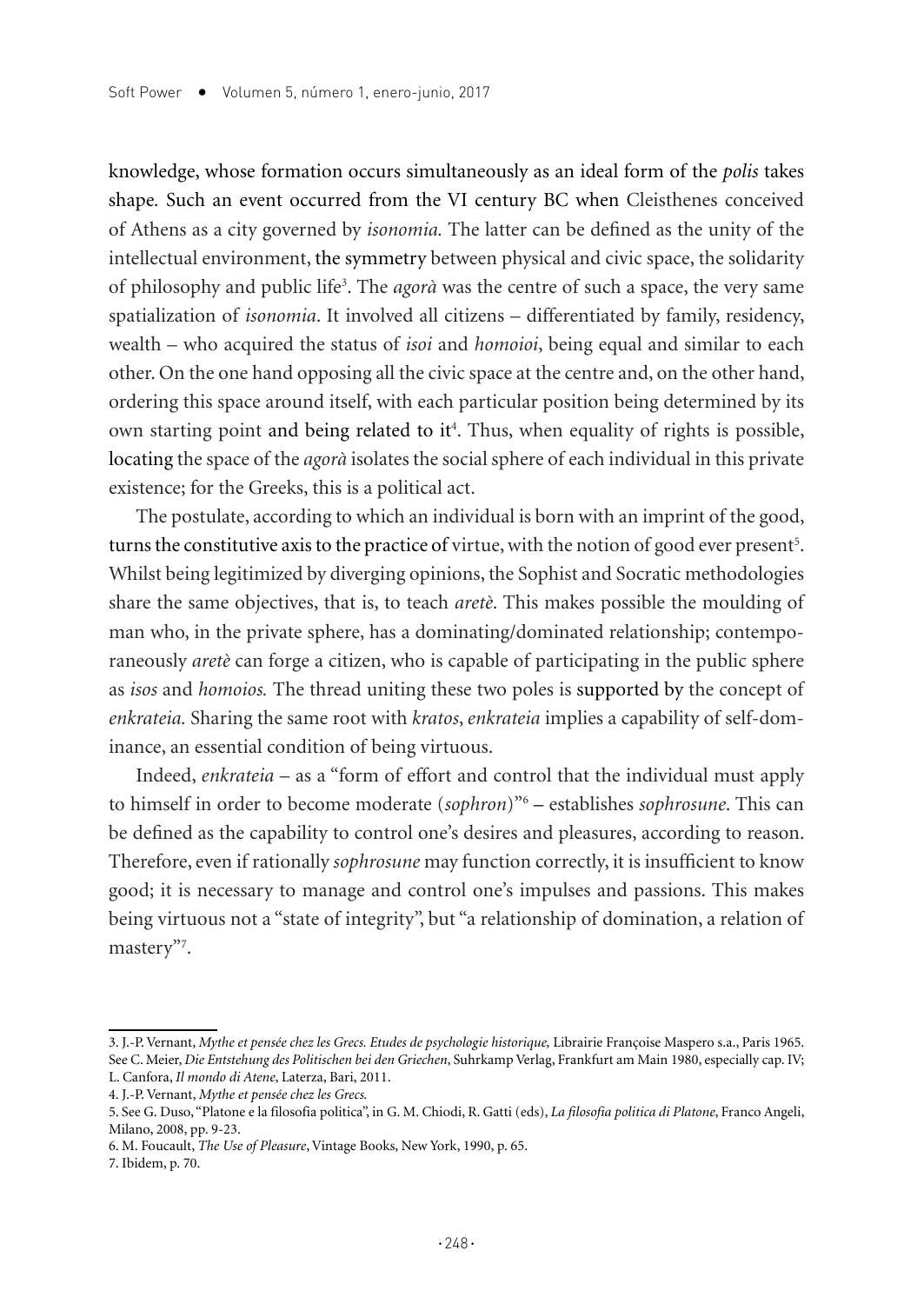The *polemos* animating such a relationship justifies intervention which pursues the forming of good via the *askesis* to virtue. In the context of the *polis*, the virtue of *enkrateia* occupies a privileged position in that it serves as a point of equilibrium between the asymmetry of a private relationship and the symmetry of a public relationship. "Governing oneself, managing one's estate, and participating in the administration of the city were three practices of the same type". And thus it is for this reason that "the master of himself and the master of others received the same training"8 .

Constituting master of oneself permits the individual to modulate and extend the applicability of *kratos.* In a city which has still not separated the political from the social, *kratos* is placed as the centre of equidistance, symmetry and reciprocity between individuals by unifying both into the public sphere. Placing power at the centre means removing the privileges of supremacy of each single individual so that no-one may dominate anyone. Fixed at the centre, *kratos* becomes common to all members of the collective. For citizens of a city, placing *kratos* at the centre is the same as asserting one's freedom from any yoke<sup>9</sup>.

The *agorà* is, therefore, that space in which power cancels one's own authoritarian value, projecting an isonomic dimension onto the participants and thereby guaranteeing freedom to those who have a right to enter the *polis*. The *agorà* simultaneously asserts differences in social functions, which are ascribed to an individual, and the equality of political prerogatives. Both permit each individual to be free – *auto-nomos* – that is, participate, together with others, in the institutions of law<sup>10</sup>.

The 'neutralisation' of *kratos* defines the *politeia*, it expresses the very same essence of each social life; whomsoever is outwith the *politieia* is, in a certain way, out of society<sup>11</sup>. However, *kratos* contains, in its most ancestral roots, the same idea of force without exhausting its semantic extent. The latter is limited to controlling one's own passions, given the prospect of being virtuous. It is not sufficient to deny one's own desires; it is necessary to assert power, to displace the idea of domination towards others. The latter do not live in the space of the *polis* because they are not citizens. The denial of the right of speech to those unequal and not free may, therefore, constitute the construction of a separate space. Having divested the citizen of his spoils, it is here that the individual can and must exercise power.

9. J.-P. Vernant, *Mythe et pensée chez les Grecs.* 

<sup>8.</sup> Ibidem, p. 76 e p. 77.

<sup>10.</sup> See C. Castoriadis, *La democratie comme procédure et comme régime*, in *Les carrefours du labyrinthe*, IV, *La montée de l'insignifiance*, Editions du Seuil, Paris, 1996, pp. 221-241.

<sup>11.</sup> J.-P. Vernant, *Mythe et pensée chez les Grecs.*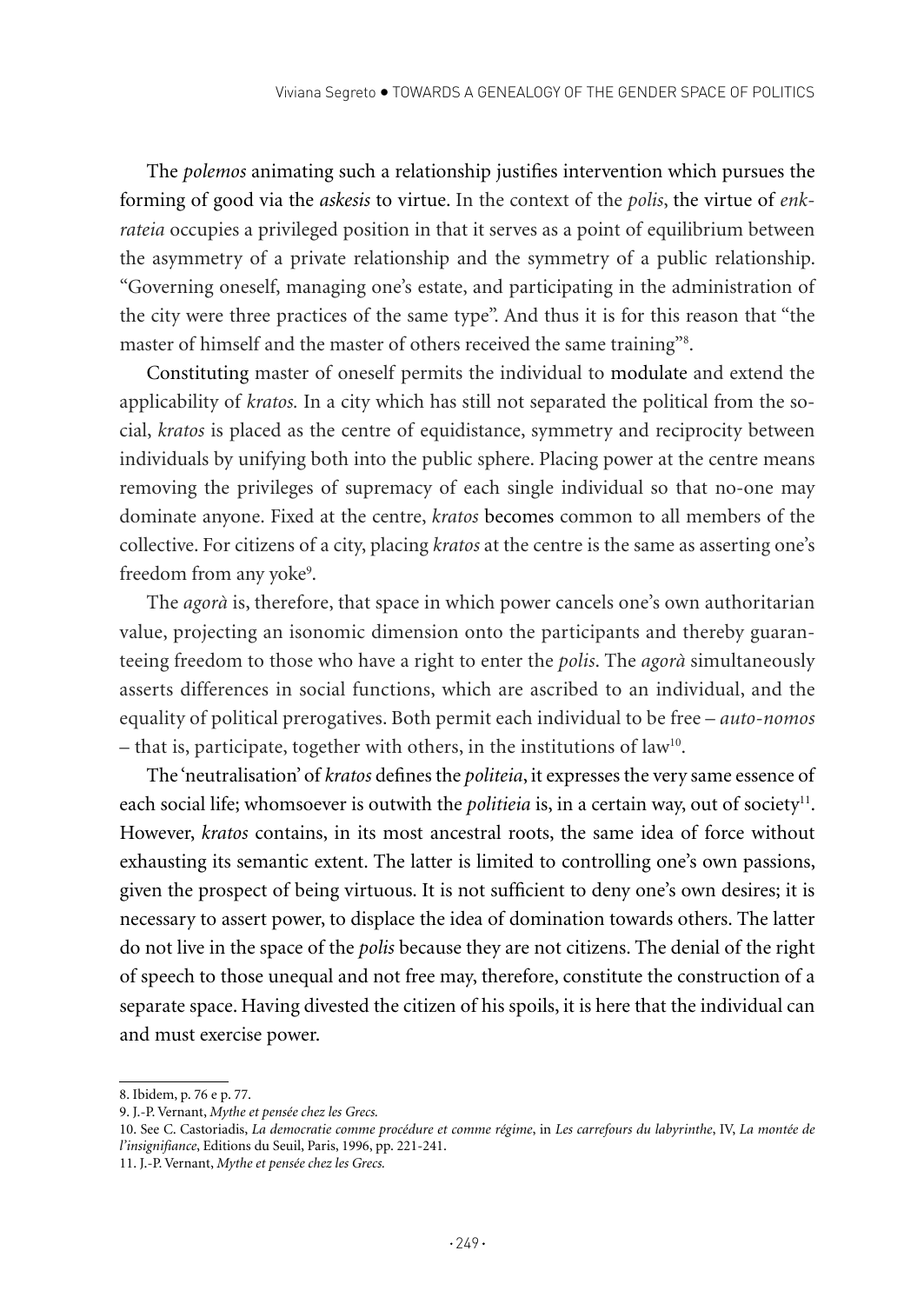Such a condition is not meant as a torment to the individual but as a development of the way of thinking and performing *kratos.* Originally, *kratos* was conceived of as power, the force of coercion, which was attributed in the highest degree to the gods, to whom men devotedly submitted themselves. Similarly, it is this idea of *kratos* which men practise before the constitution of *politeia*, but above all it is this idea of *kratos* which justifies the neutralisation of *kratos en mesoi* (at the centre). Such a weakened power thus becomes equidistant between all citizens, thereby protecting its symmetry and reciprocity. It is this foundation which governs the ethics of *sophrosune*, as a result of the practising of *enkrateia*: a moral idea [which] is oriented towards social reality, tending to shape it<sup>12</sup>. Thus, the dual nature of Greek ethics reveals itself as a human discipline, which is autonomous and demanding of an solid foundation; the work of Socrates monumentally summarises this discipline.

The twofold nature of *kratos*, "to command and obey" – cohabiting harmoniously within the same individual – [indeed] "ceases to appear as antithetical; it forms the boundaries of the same reversible relationship. The same men obey and command, according to the ordering of time, which is numerically regulated. This is because *kratos* revolves around a common centre, the seat of the power to command. An abstract ordering of the egalitarian distribution of tasks substitutes the brutal force of domination"13 (*isonomia*). Possessing – as an objective – a constitution of reciprocally-equal citizens is indicative of the end of *isonomia*. The latter may be sought by means of an other-directed relationship in which the master manages a specific relationship, envisaged by him and according to terms which must be obeyed. Thus, the formative context of the manner in which the educator/educated relationship is expressed faithfully represents the twofold nature of *kratos.*

Where can the citizen of the *polis* exercise his command? Within the space of inequality, the space of *oikos*, in which inequality is legitimate, due to its mirror image to the *polis*. Hannah Arendt has underlined this: "the polis was distinguished from the household in that it knew only "equals" whereas the household was the center of the strictest inequality"14. It is only within this framework that the space of the *oikos* is habitable. How is the space of the *oikos* defined? Precisely by its constitution *oikos* reveals its mirror image with the space of the *polis*. Also *oikos* is a territory conceived of and articulated around the notion of a centre, around, that is, the notion of being fixed. And

<sup>12.</sup> J.-P. Vernant, *Mythe et pensée chez les Grecs.* 

<sup>13.</sup> Ibidem*.*

<sup>14.</sup> H. Arendt, *The Human Condition*, cit., p. 32.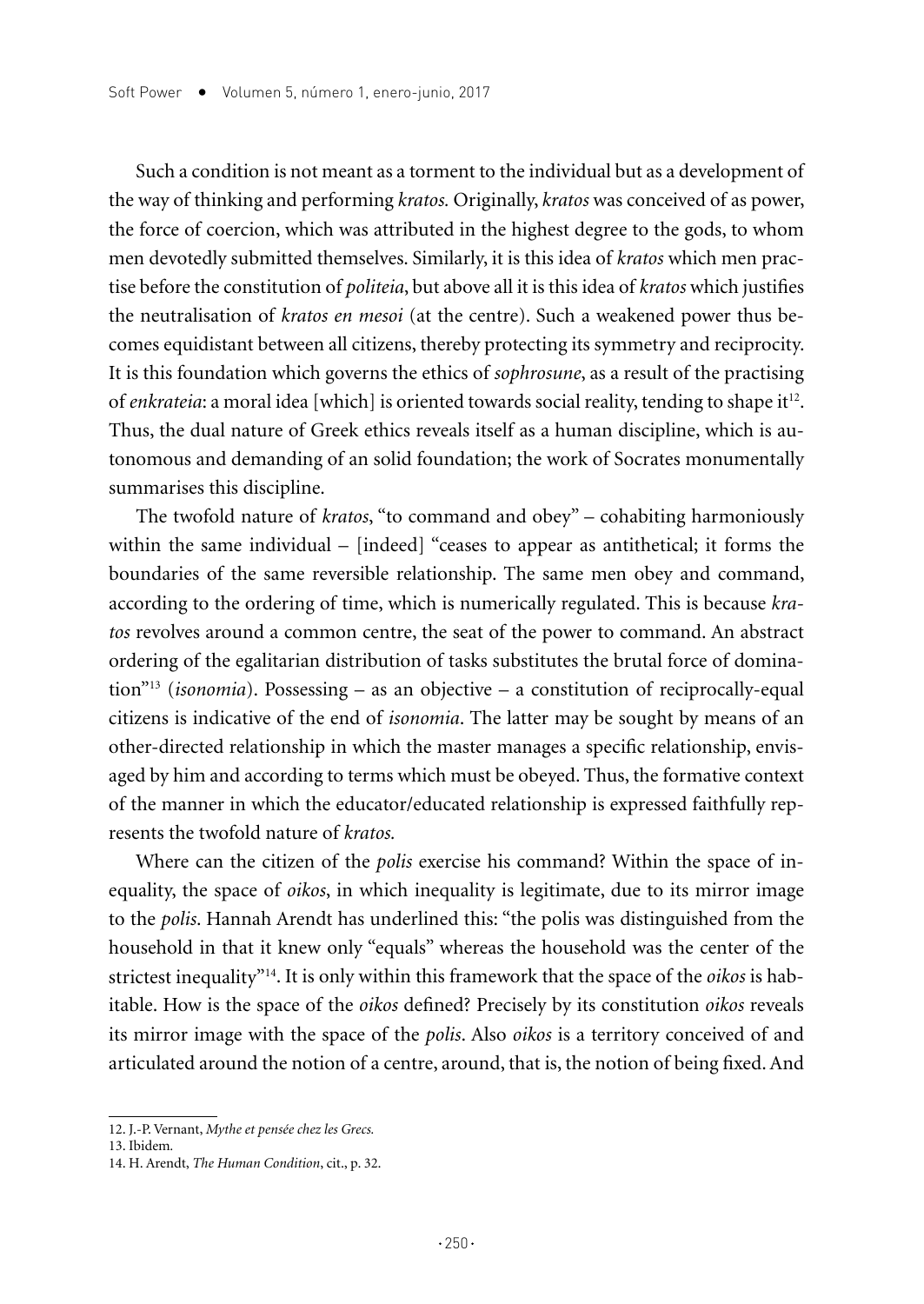this is the starting point for measuring the movements of the surrounding space. This is the play between Hestia and Hermes. Hestia, inner, closed, fixed, the folding in on itself of a human group; Hermes, outside, opening, mobility, contact with others who are different. It can be said that the Hermes-Hestia coupling expresses in its polarity the tension existing within the archaic representation of space. Space requires a centre, a fixed point, a privileged, valued position; departing from this point, guidance, varying in nature, can be oriented and given. However, space is present contemporaneously as a place of movement and this implies the possibility of transition and the passage from any point to another<sup>15</sup>.

In the stillness of the domestic hearth, presided over by Hestia, divinity of the house, one can reflect on the stability of *Hestia koinè*; its symbolic, religious meaning fading away to be transformed into political meaning: at the centre of the city, *hestia koinè* keeps the memory of the family hearth alive. "The domestic alter, secured to the ground, fixes the human home to a determined point on the earth; this distinguishes it from every other type of *oikos* whilst conferring a special, religious quality […]. Having become commonplace, *hestia koinè* is built on a public space and open to the *agorà*, no longer within a private dwelling […], by now the hearth expresses the centre, in that it is the common denominator of all the houses which comprise the *polis*"16.

The polarity between Hestia and Hermes surrounds the typology of the relationships of man and woman; and thus is it with the complementarity between the closed and unmovable space of the hearth, and open space of the social relationships of the *agorà*. How is it possible to collocate woman presiding over the hearth, and at the same time, locate the locus of male control within the *oikos*? The *oikos* constitutes the only territory where man can exercise his power; the fact of not being amongst equals justifies the subjection of beings inferior to himself: slaves, children, women. However, woman occupies a privileged position within the home in that she preserves the private space of man.

Such a contradiction is revealed to be fictitious but it deepens the relationship between woman and man. On marrying, the position of woman shifts, or better, is transformed, from the fixed space of her father's house to the equally static house of the

<sup>15.</sup> J.-P. Vernant, *Mythe et pensée chez les Grecs.* 

<sup>16.</sup> Ibidem.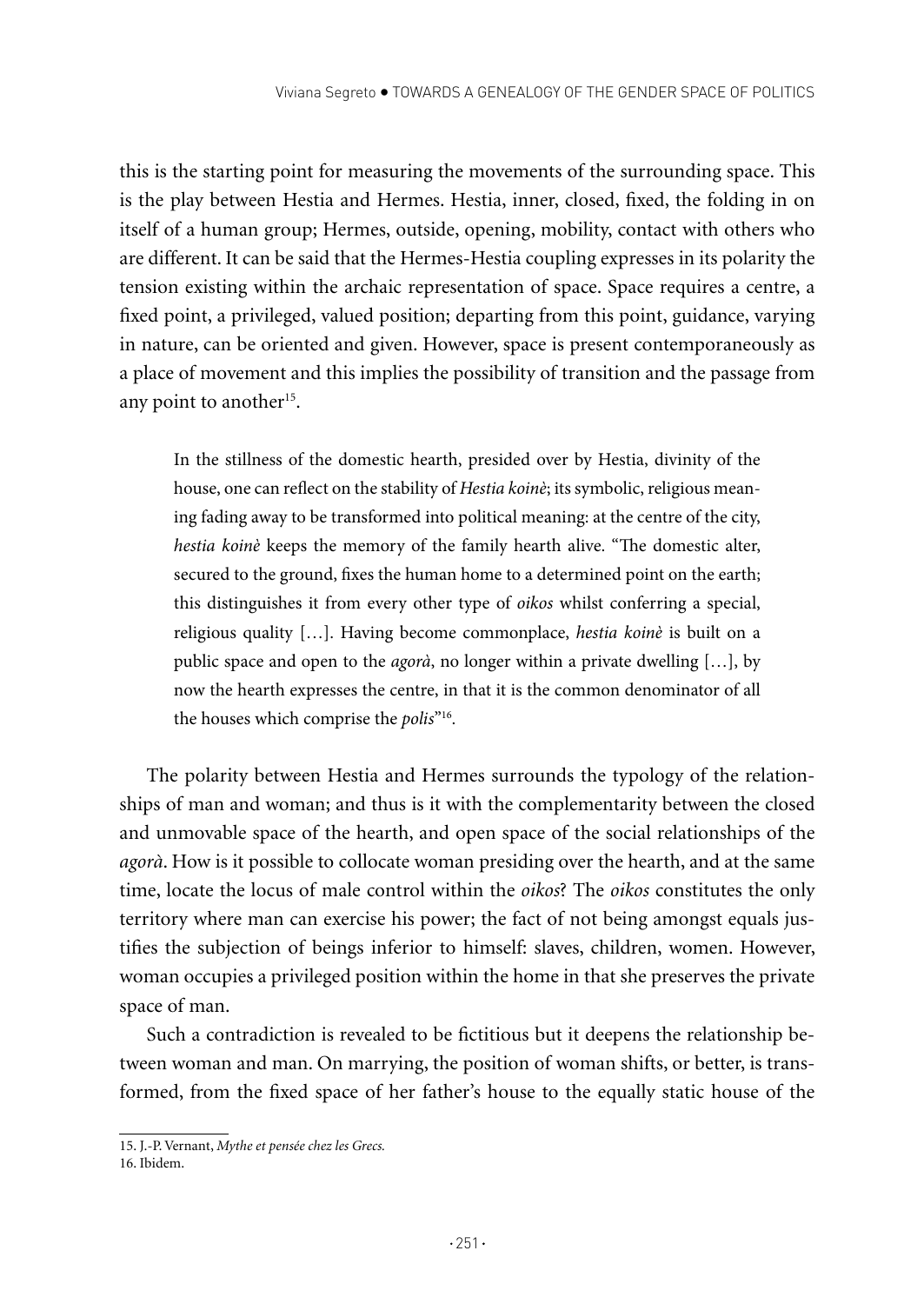husband. The only movement made by a woman makes is connoted by the fact that the future bride is equated to a commodity: her first function in the marriage is to sanction the stipulation of a contract between two families. Thus man admits an element of trade to his house; she also becomes the mainstay of the hearth because she must fulfil another fundamental function: the guaranteed production of offspring. Woman, whom we have seen assimilated, as an element of her relationship, to the shifting wealth of the herd, is now identified in her procreative function with that of field of the herd. The paradox is that this does not previously embody her land but that of her husband. It is necessary for her to embody the land of her husband otherwise sons born of a furrow thus ploughed would have no religious title with which to occupy the paternal sphere and bear the fruit of the soil<sup>17</sup>. In terms of nature, the civic role of women was to produce citizens, that is, male heirs of householders who comprised the city; culturally, women acted as a pawn in a transaction between father-in-law and son-in-law18.

Placing woman at the centre of the house does not, therefore, permit a woman to live autonomously in the domestic space as she cannot own it: she supervises it for he who has put her there to perform a role. This role characterises her and defines her as 'another', bound by a twofold tie to that man – and only that man – who has the power to confer a sense of her existence. This depends on fulfilling a social role and contributing to generations of citizens but this does not guarantee her political status. Woman is banished from the *polis*, with its radical foreignness of political life; in the same instant, it precludes her from being virtuous, the possibility, that is, to be shaped by the exercising of virtue, which would render her as *isos* and *homoios*. On the contrary, she cannot participate in *isonomia*, precisely because this alienates the idea of *sophrosune*. Thus woman remains totally excluded from any type of public relationship.

However, it is well to remember that to woman is conceded a certain type

of the moral virtues: all must partake of them, but not in the same way, but in such measure as is proper to each in relation to his own function. Hence the ruler must possess intellectual virtue in completeness […], while each of the other parties must have that share of this virtue which is appropriate to them. Hence […] the temperance of a woman and that of a man are not the same, nor their courage and justice, […] but the one is the courage of command, and the other that of subordination, and the case is similar with the other virtues.

<sup>17.</sup> Ibidem.

<sup>18.</sup> J. Redfield, "L'uomo e la vita domestica", in J.-P. Vernant (ed.), *L'uomo greco*, Laterza, Bari, 1997, p. 157.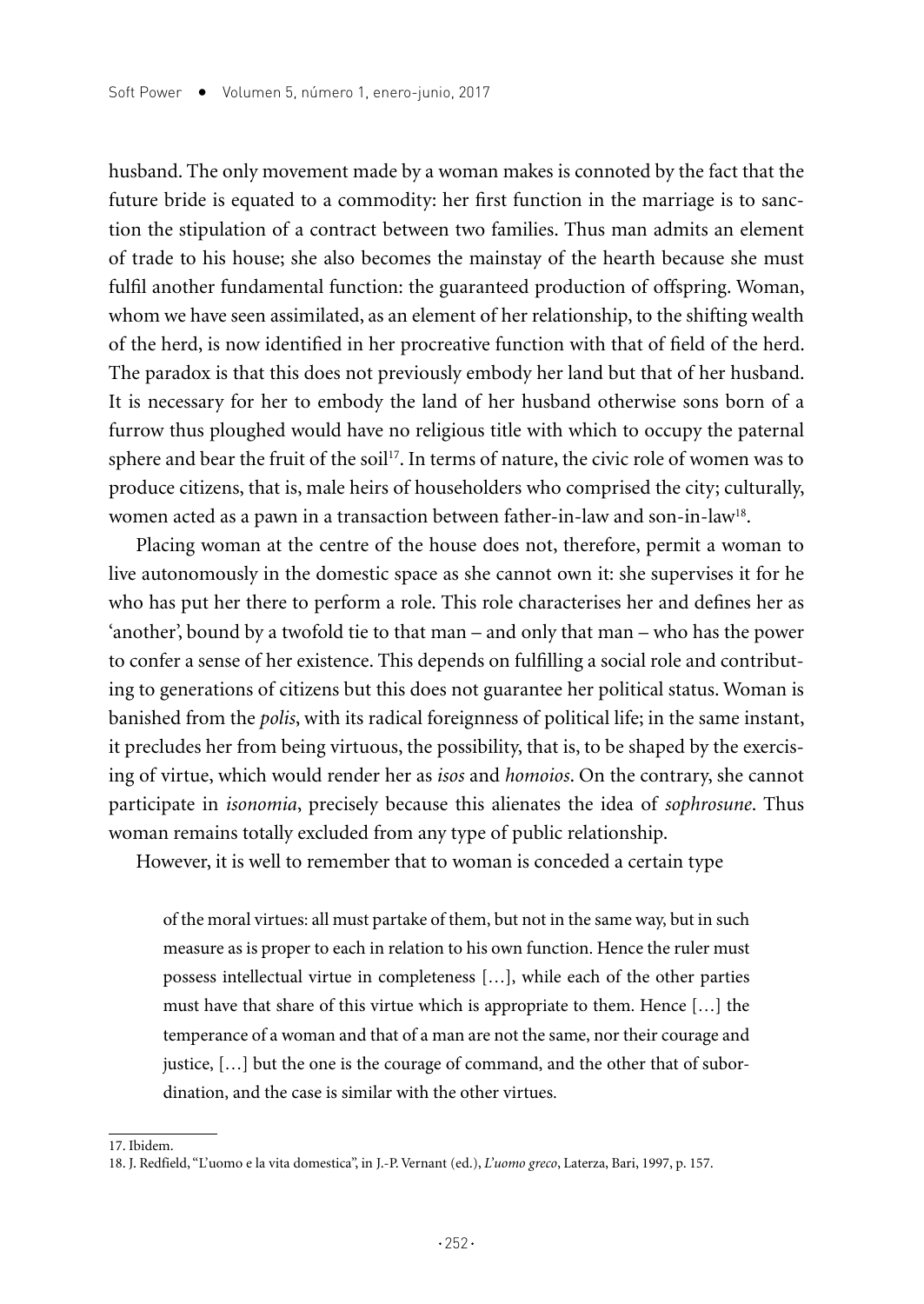"This point therefore requires general consideration in relation to natural ruler and subject: is virtue the same for ruler and ruled, or different? […], we cannot say that the difference is to be one of degree, for ruling and being ruled differ in kind, and difference of degree is not a difference in kind at all"19. On the basis of such specific differences, woman is confined to the *oikos*, whose perimeter encompasses her condition of submission. This begs the question as to whether it is possible to focus on a line of flight in order to modify one's separate but equal being to that of man.

The ancient Greeks have provided us with two figures representative of this yearning for conceptual autonomy, and they have been sought via the awareness of their own embodiment. This awareness leads to a converging of being a woman with the practising of bodily experience, which is specifically female.

The characteristics of one figure are found in Homer's *Odyssey*: Penelope, who, suspended and waiting for the return of her husband, forever separated in her role of wife, attempts to create a niche to take refuge and build her own existence. Penelope's action is as subversive as it is belongs to the space-time in which she is obliged to live but to which she does not belong. Her daily weaving records her perfectly in the order of mother and faithful wife. She must free herself, so she dims the light of the sun, that is, the *nous*, which is traditionally 'masculine', and she closes in on herself in a spacetime of her own construction. The night-time is when she unpicks part of the shroud, prolonging indefinitely the waiting of her suitors. She makes a gesture which locates her beyond and against her role: the space of the loom is the space where she, hiding, is revealed as Penelope, a totally unique being. Whilst defying agreed canons, the gesture of Penelope's freeing herself, however, maintains intact the equilibrium of the *oikos*. It is Telemachus – the man of the house – who imposes *kratos* on the orphan dwelling of Ulysses, silencing his mother and relegating her to 'her' rooms: "Nay, go to thy chamber, and busy thyself with thine own tasks, the loom and the distaff, and bid thy handmaids ply their tasks; but speech shall be for men, for all, but most of all for me; since mine is the authority [*kratos*] in the house ([*oikos*]"20.

The irreconcilability of the tension which animates *oikos* and *polis* violently bursts onto the stage in Sophocles' *Antigone*. The resolute will to safeguard in a dignified manner the body of the deceased brother moves Antigone towards the *polis*; the latter has determined by law the right of burial of Polynices. The legal impossibility of recognising

<sup>19.</sup> Aristotle, *Politics*, I, 1260a, 13, 15-20; 1259b, 30-35.

<sup>20.</sup> Homer, *Odyssey*, I, 355, 360. On woman's aphasia, see L. Irigaray, *Speculum de l'autre femme*, Paris, Ed. de Minuit, 1974. See notably A. Cavarero, *Nonostante Platone*, Editori Riuniti, Roma, 1990, pp. 13-32.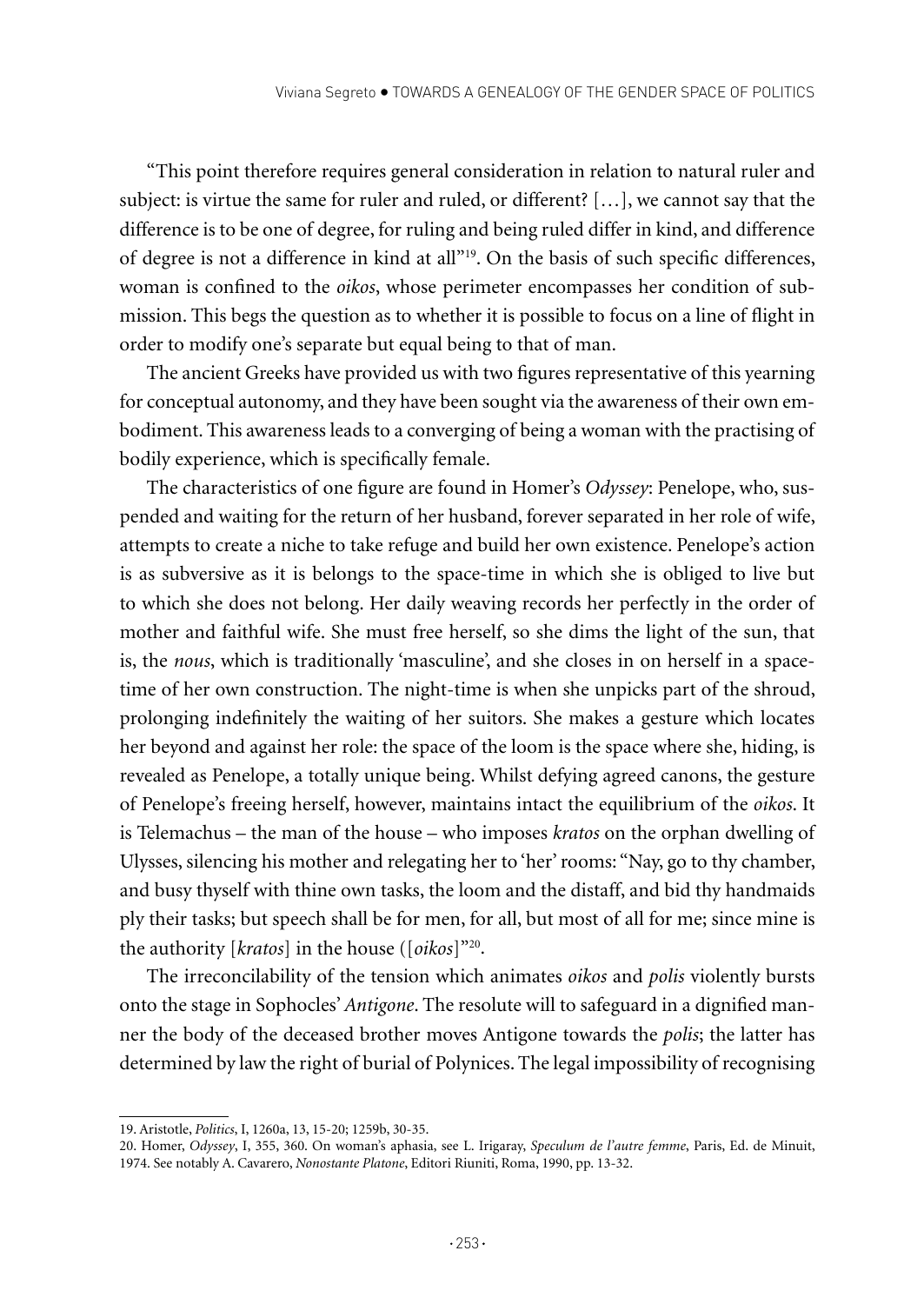such a right is the essence of the tragedy. The play collocates Antigone on the boundary between *polis* and *oikos*. The tie of blood which subdues her to the divine law of the *oikos*  at the same time compels her to strike against the *polis*. The inevitability of this clash is proportional to its necessity: no woman has the right to enter the *polis* but, precisely because she has no knowledge of 'male' laws, Antigone cannot obey, therefore, she cannot free herself but she 'contradicts' these laws. Her saying 'against' is tantamount to saying 'outside'. Her words and those of Creon are written in two complementary records: the a-political of the *oikos*, indeed the pre-politics of the *polis*, which are kept parallel to each other. "[Antigone] does not aim to substitute the order of Creon with another. Her Nomos is totally *a-polis*; she does not resist but opposes. An extraordinary and amazing fact is that such a stark contrast takes place in the theatre of the *polis* – which here the totally separated elements are destined – despite themselves – to contradict themselves"<sup>21</sup>.

Evading the law of the *polis* by enduring from within, Penelope's escape obtains her a micro-space within the macro-space of the *oikos*. The challenge of Antigone seems to be tragically more extreme: the same force which introduces her as a foreigner to the *polis* marks her definitive condemnation to death. "Creon knows that, where unlawful conduct is not sanctioned, all order in the *polis* would collapse<sup>"22</sup>. He is entrenched within the law of the *polis,* deciding not the death of the woman but to bury her alive, suspending her between life and death so as to admit her to enter the *polis* but denying her the political space. "Woman has a place in politics if she stays in the home […], that is, precisely when it includes her by excluding her (on an institutional level of politics, in the *polis*, the non-politics of the female is her political character). However, when she refutes her own circumstance, that is, the four walls of the house – no longer being an impossible, public dimension but an indefinable public space – politics no longer controls her"23. Antigone can only remain in the border of the *polis*, when she who crosses therein lives no more.

The inside/outside polarity which supports the complementarity between *polis*  and *oikos* defines the space of acting publically. It delineates the margins of this *polis/ oikos* space, confining the constitution of the self only to man, who is permitted to *trans-form himself* into a citizen. The institution of the political *paideia* in exercising virtue as a unique political experience splits its own aim: the idea of shaping an

<sup>21.</sup> M. Cacciari, *L'arcipelago*, Adelphi, Milano, 1997, p. 44.

<sup>22.</sup> Ibidem, p. 43.

<sup>23.</sup> P. Amato, *Antigone e Platone*, Mimesis, Milano, 2006, p. 64. See also A. Cavarero, *Corpo in figure*, Feltrinelli, Milano, 1995, pp. 17-62 whose analysis would deserve more attention.